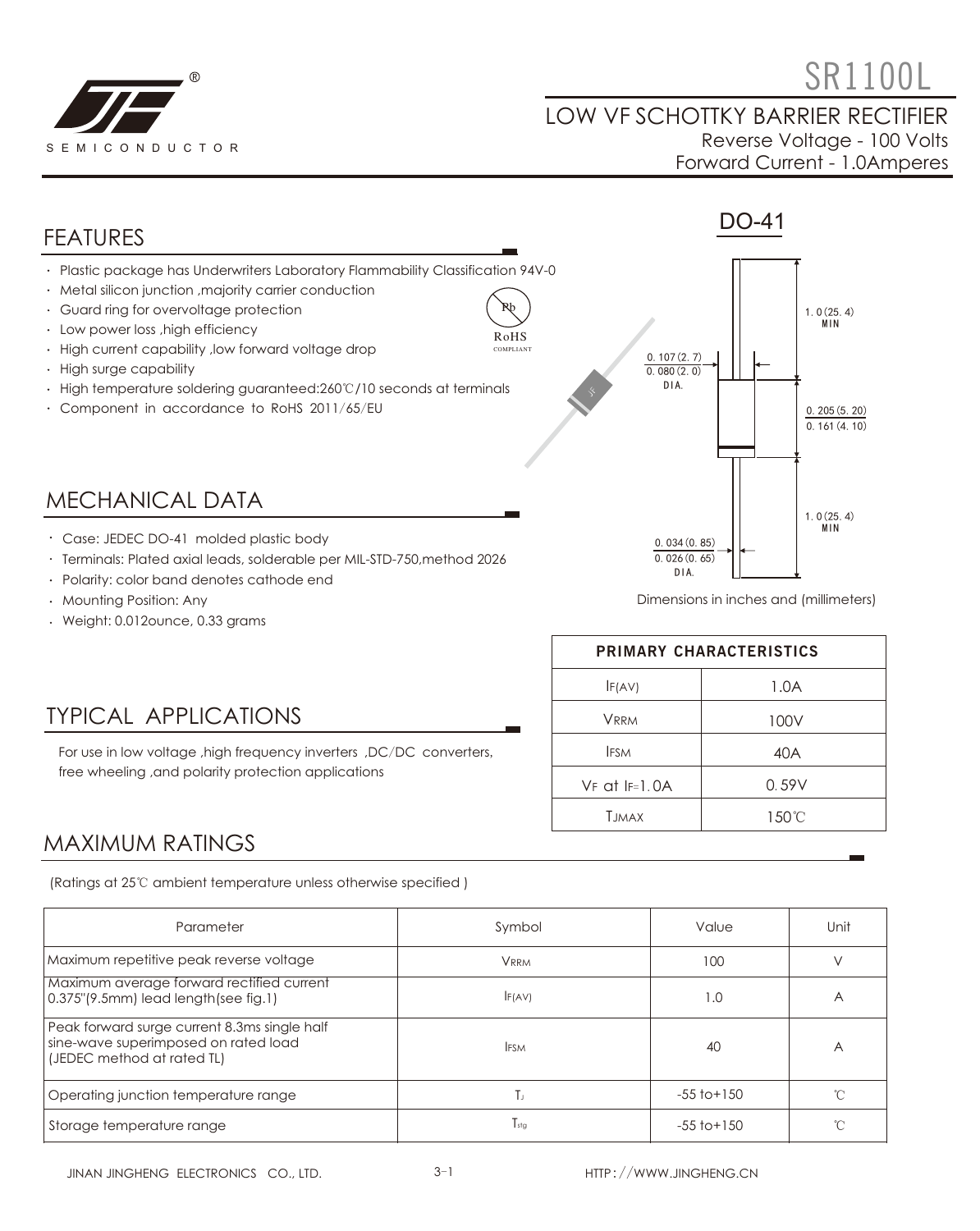# RATINGS AND CHARACTERISTIC OF SR1100L

## ELECTRICAL CHARACTERISTCS (TA=25℃ Unless otherwise noted)

| Parameter                    | <b>Test Conditions</b> |                      | Symbol              | TYP. | MAX.                     | Unit    |
|------------------------------|------------------------|----------------------|---------------------|------|--------------------------|---------|
| Instaneous forward voltage   |                        | $Ta = 25^{\circ}C$   | $V_F$ <sup>1)</sup> | 0.69 | 0.71                     | $\vee$  |
|                              | $IF=1.0A$              | $T_A = 100^{\circ}C$ |                     | 0.61 |                          |         |
|                              |                        | $Ta=125^{\circ}C$    |                     | 0.59 | $\overline{\phantom{0}}$ |         |
| Reverse current              | $V_R = 100V$           | $Ta = 25^{\circ}C$   | $R^{2}$             | $-$  | 10                       | $\mu$ A |
|                              |                        | $T_A = 100^{\circ}C$ |                     |      | 300                      | $\mu$ A |
|                              |                        | $Ta=125^{\circ}C$    |                     |      | 1000                     |         |
| Typical junction capacitance | 4V, 1MHz               |                      | $C_{J}$             | 30   |                          | pF      |

Notes: 1.Pulse test: 300 μs pulse width,1% duty cycle 2.Pulse test: pulse width≤40ms

### THERMAL CHARACTERISTCS

| Parameter                          | Symbol          | DO-41 | Unit |  |
|------------------------------------|-----------------|-------|------|--|
| Typical thermal resistance $^{3)}$ | $R_{\theta}$ JA | 50.0  | °C/W |  |
|                                    | $R_{\theta}$ jl | 15.0  |      |  |

3.Thermal resistance from junction to lead vertical P.C.B. mounted , 0.375"(9.5mm)lead length

#### AVAILABALE PACK INFORMATION

| Product code  | Pack | Box Size L*W*H(mm) |      | Quantity (pcs/box)   Carton SizeL*W*H(mm)   Quantity (box/carton) |    |
|---------------|------|--------------------|------|-------------------------------------------------------------------|----|
| SR1100L-DO-41 | B/P  | 190*80*21          | 1000 | 433*203*230                                                       | 50 |
| SR1100L-DO-41 | T/B  | 264*74*135         | 5000 | 400*267*286                                                       | 50 |